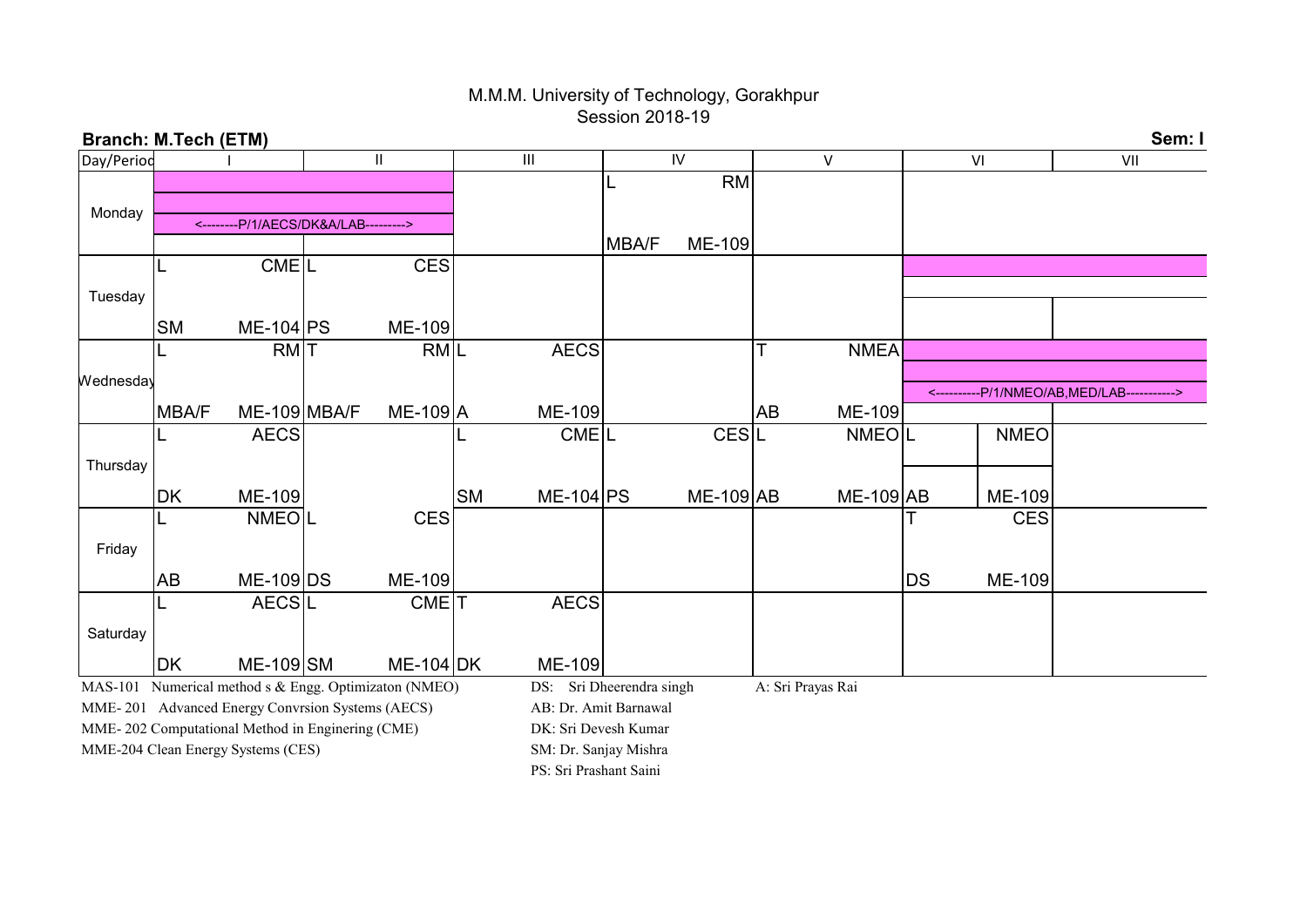## M.M.M. University of Technology, Gorakhpur Session 2018-19

| Sem: III<br><b>Branch: M.Tech CIM/ETM</b> |           |                            |  |              |  |                                    |            |           |    |     |
|-------------------------------------------|-----------|----------------------------|--|--------------|--|------------------------------------|------------|-----------|----|-----|
| Day/Period                                |           |                            |  | Ш.           |  | $\ensuremath{\mathsf{III}}\xspace$ | ${\sf IV}$ | ${\sf V}$ | VI | VII |
|                                           |           |                            |  |              |  |                                    |            |           |    |     |
| Monday                                    |           |                            |  |              |  |                                    |            |           |    |     |
|                                           |           |                            |  |              |  |                                    |            |           |    |     |
|                                           |           |                            |  |              |  |                                    |            |           |    |     |
|                                           |           | <b>FEM</b>                 |  |              |  |                                    |            |           |    |     |
| Tuesday                                   |           |                            |  |              |  |                                    |            |           |    |     |
|                                           | SCJ       |                            |  |              |  |                                    |            |           |    |     |
|                                           |           | ME-104<br>AMT <sub>L</sub> |  | <b>FEM</b>   |  |                                    |            |           |    |     |
|                                           |           |                            |  |              |  |                                    |            |           |    |     |
| Wednesday                                 |           |                            |  |              |  |                                    |            |           |    |     |
|                                           | SG        | $ME-104$ SCJ               |  | ME-104       |  |                                    |            |           |    |     |
|                                           |           | <b>AMT</b>                 |  |              |  |                                    |            |           |    |     |
| Thursday                                  |           |                            |  |              |  |                                    |            |           |    |     |
|                                           |           |                            |  |              |  |                                    |            |           |    |     |
|                                           | <b>SG</b> | ME-104                     |  |              |  |                                    |            |           |    |     |
|                                           |           | AMTL                       |  | FEM T        |  | <b>FEM</b>                         |            |           |    |     |
| Friday                                    |           |                            |  |              |  |                                    |            |           |    |     |
|                                           |           |                            |  |              |  |                                    |            |           |    |     |
|                                           | <b>SG</b> | $ME-104$ SCJ               |  | $ME-104$ SCJ |  | ME-104                             |            |           |    |     |
|                                           |           |                            |  |              |  |                                    |            |           |    |     |
| Saturday                                  |           |                            |  |              |  |                                    |            |           |    |     |
|                                           |           |                            |  |              |  |                                    |            |           |    |     |
|                                           |           |                            |  |              |  |                                    |            |           |    |     |

## Branch: M.Tech CIM/ETM

MME- 161 Finite Element method (FEM) SCJ: Dr. S.C. Jayswal MME- 261 Advanced Material Technology (AMT) SG: Dr. Swati Gangwar